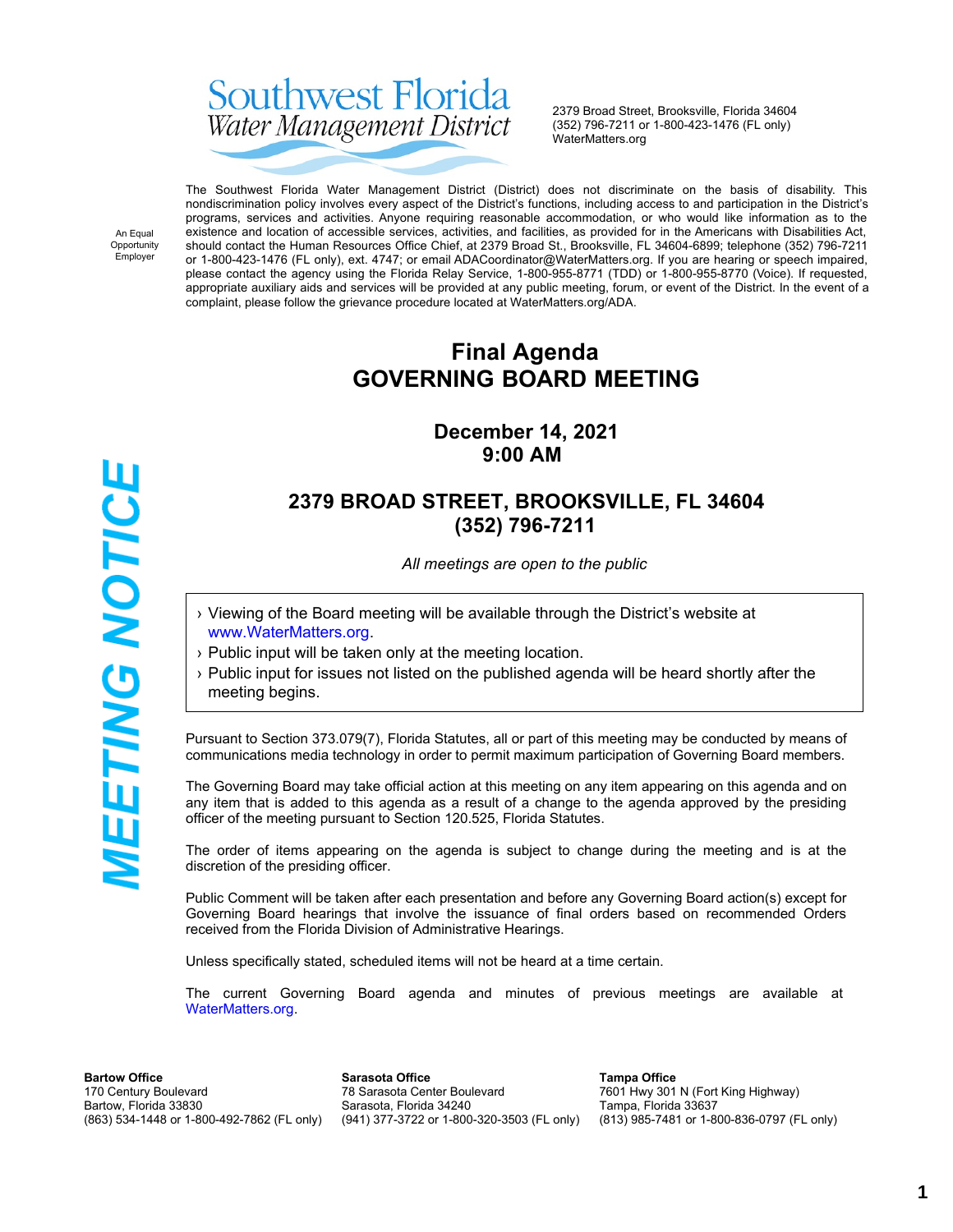### **1. CONVENE PUBLIC MEETING**

- 1.1 Call to Order
- 1.2 Invocation and Pledge of Allegiance
- 1.3 Employee Recognition
- 1.4 Additions/Deletions to Agenda
- 1.5 Public Input for Issues Not Listed on the Published Agenda

#### **2. CONSENT AGENDA**

- 2.1 **Finance/Outreach and Planning Committee:** Resolution to Request Disbursement of Funds from the Land Acquisition Trust Fund for Land Management
- 2.2 **Resource Management Committee:** FARMS P BAR R Sod Company, LLC (H798), Hardee **County**
- 2.3 **Resource Management Committee:** FARMS Bethel Farms, LLLP Phase 4 (H797), DeSoto **County**
- 2.4 **Resource Management Committee:** Approve Use of the Updated Pemberton/Baker Canal Watershed Management Plan Floodplain Information to Update Flood Insurance Rate Maps in Hillsborough County (N713)
- 2.5 **Operations, Lands and Resource Monitoring Committee:** Management and Use Agreement with Hillsborough County for the Tampa Bypass Canal-Harney Park – SWF Parcel No. 13-136- 144X
- 2.6 **Regulation Committee:** Water Use Permit No. 20020999.000 Hudson Land / Hudson Land & Cattle, LLC – Charlotte County
- 2.7 **General Counsel's Report:** Corrected Deed of Conservation Easement for Horse Creek Mitigation Bank - Environmental Resource Permit No. 43041539.000 - DeSoto County
- 2.8 **Executive Director's Report:** Approve Governing Board Minutes November 16, 2021

#### **3. FINANCE/OUTREACH AND PLANNING COMMITTEE**

- 3.1 **Discussion:** Information Item: Consent Item(s) Moved to Discussion
- 3.2 **Discussion:** Information Item: 2022 Legislative Update
- 3.3 **Discussion:** Action Item: Preliminary Budget for Fiscal Year 2023
- 3.4 **Submit & File:** Information Item: Budget Transfer Report

#### **4. RESOURCE MANAGEMENT COMMITTEE**

4.1 **Discussion:** Information Item: Consent Item(s) Moved to Discussion